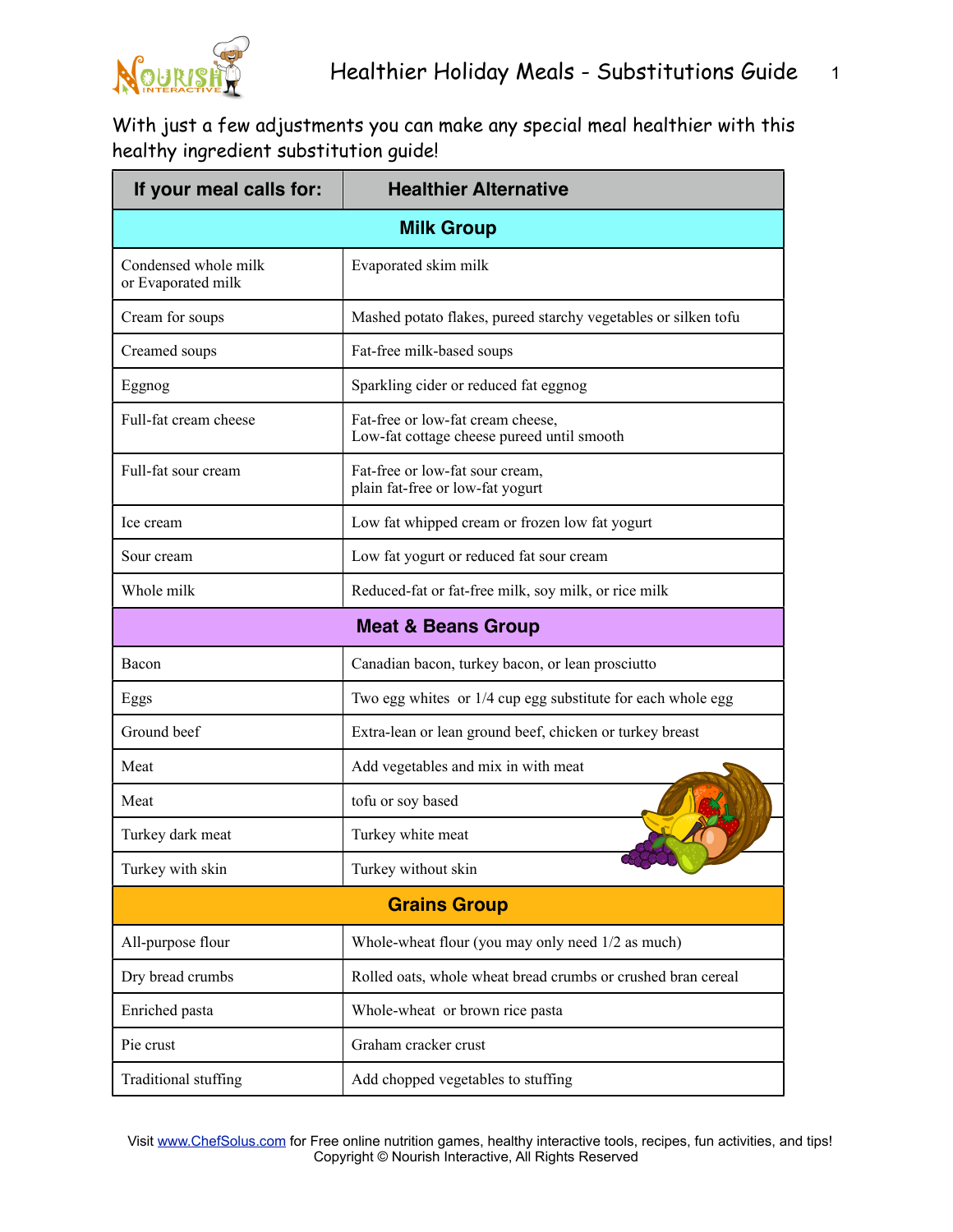

| If your meal calls for:                                     | <b>Healthier Alternative</b>                                                                       |  |
|-------------------------------------------------------------|----------------------------------------------------------------------------------------------------|--|
| White bread                                                 | Whole-wheat or sprouted bread                                                                      |  |
| White rice                                                  | Brown rice, wild rice, bulgur, couscous or pearl barley                                            |  |
| <b>Vegetables</b>                                           |                                                                                                    |  |
| Creamed vegetables                                          | Steamed vegetables                                                                                 |  |
| Iceberg lettuce                                             | Arugula, chicory, collard greens, dandelion greens, kale,<br>mustard greens, spinach or watercress |  |
| Mashed potatoes                                             | Mashed sweet potatoes                                                                              |  |
| <b>Fruit Group</b>                                          |                                                                                                    |  |
| Fruit canned in heavy syrup                                 | Fruit canned in its own juices or in water, or fresh fruit                                         |  |
| Pie and ice cream                                           | Fresh fruit with sorbet                                                                            |  |
| Pecan or fruit pies                                         | Baked fruit based desserts with no added sugar                                                     |  |
| Pumpkin or pecan pie                                        | Low fat angel food cake served with fresh fruit                                                    |  |
| <b>Seasonings and Sugars</b>                                |                                                                                                    |  |
| Chocolate chips                                             | Dried fruit                                                                                        |  |
| Seasoning salt                                              | Herb seasonings or minced garlic, celery or onions                                                 |  |
| Syrup                                                       | Pureed fruit, such as applesauce<br>Low-calorie, sugar-free syrup                                  |  |
| Soy sauce                                                   | Low-sodium soy sauce                                                                               |  |
| High sodium packaged<br>or canned foods                     | Low-sodium or reduced-sodium versions                                                              |  |
| Sugar for desserts                                          | Natural sweeteners such as fruit, honey or Agava                                                   |  |
| <b>Oils</b>                                                 |                                                                                                    |  |
| Butter, margarine, shortening or<br>oil to prevent sticking | Cooking spray or nonstick pans                                                                     |  |
| Butter, shortening or oil                                   | Margarine or 1/2 the amount of fruit puree when baking                                             |  |
| Margarine in baked goods                                    | Trans fat-free butter spreads or shortenings that are<br>specially formulated for baking           |  |
| Mayonnaise                                                  | Reduced-calorie, reduced-fat mayonnaise                                                            |  |
| Oil-based marinades                                         | Wine, balsamic vinegar, fruit juice or fat-free broth                                              |  |

Visit [www.ChefSolus.com](http://www.ChefSolus.com) for Free online nutrition games, healthy interactive tools, recipes, fun activities, and tips! Copyright © Nourish Interactive, All Rights Reserved